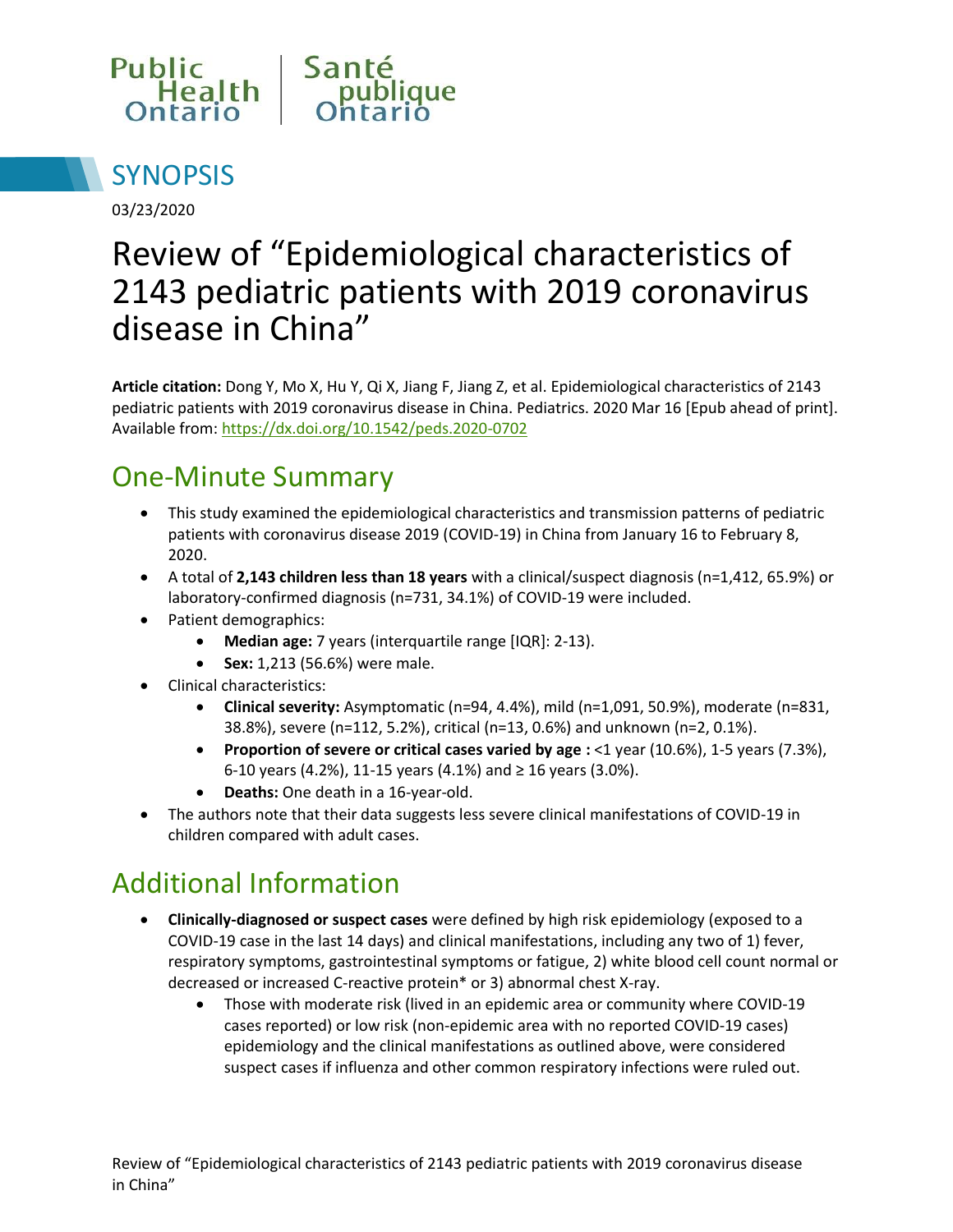- **Laboratory-diagnosed or confirmed cases** were cases with either nasopharyngeal swab or blood testing positive using RT-PCR or genetic sequencing highly homologous with COVID-19.
- **Clinical severity was classified** based on signs and symptoms and care requirements as follows:
	- Asymptomatic: No clinical signs or symptoms and normal chest imaging.
	- Mild: Acute respiratory, gastrointestinal or constitutional symptoms without significant physical exam findings.
	- Moderate: Pneumonia, but no obvious hypoxemia.
	- Severe: Dyspnea, central cyanosis, oxygen saturation <92%, hypoxia.
	- Critical: Acute respiratory distress syndrome, respiratory failure, shock, encephalopathy, myocardial injury or heart failure, coagulation dysfunction or acute kidney injury.
- The authors note that there were more severe and critical cases among suspected cases compared to confirmed cases, which may suggest these cases were caused by another etiology (e.g., respiratory syncytial virus).

## PHO Reviewer's Comments

- \*The authors also included lymphocyte count as one of their clinical manifestations, but did not provide further details.
- A number of children <1 year (n=379) had their disease severity classified as critical (n=7) or severe (n=33), but further details were not provided.
- There was incomplete outcome data, as some children were still hospitalized at the time of publication.
- There was limited clinical information on the cases provided. Additional details on clinical signs and symptoms on which the severity classification was made would have been helpful.

# Citation

Ontario Agency for Health Protection and Promotion (Public Health Ontario). Review of "Epidemiological characteristics of 2143 pediatric patients with 2019 coronavirus disease in China". Toronto, ON: Queen's Printer for Ontario; 2020.

### Disclaimer

This document was developed by Public Health Ontario (PHO). PHO provides scientific and technical advice to Ontario's government, public health organizations and health care providers. PHO's work is guided by the current best available evidence at the time of publication.

The application and use of this document is the responsibility of the user. PHO assumes no liability resulting from any such application or use.

This document may be reproduced without permission for non-commercial purposes only and provided that appropriate credit is given to PHO. No changes and/or modifications may be made to this document without express written permission from PHO.

## Public Health Ontario

Public Health Ontario is a Crown corporation dedicated to protecting and promoting the health of all Ontarians and reducing inequities in health. Public Health Ontario links public health practitioners, front